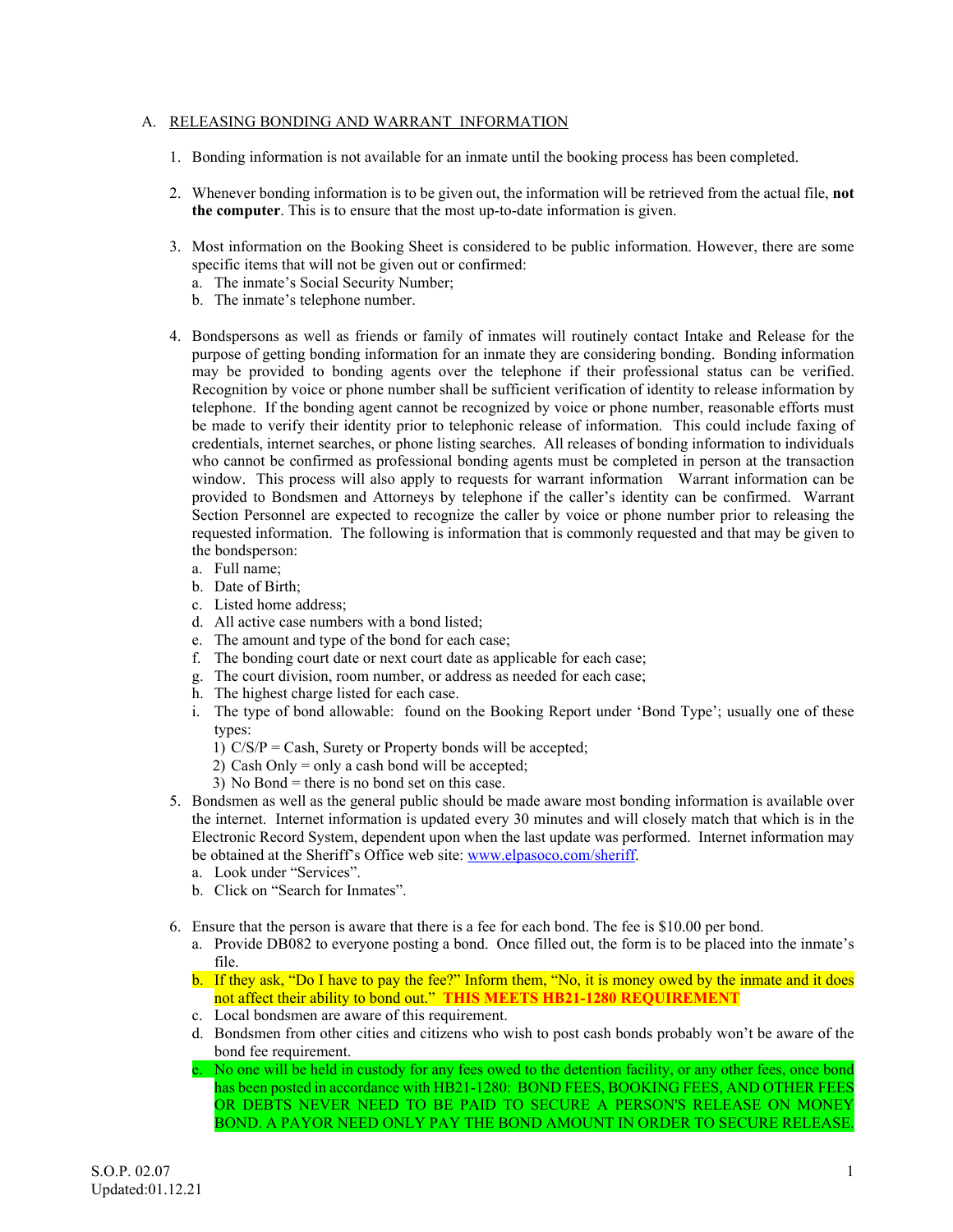- 7. Ensure that the person seeking bonding information is aware of anything that might prevent the release of the inmate even if a bond is posted. This might include:
	- a. Holds of any kind;
		- 1) Parole;
		- 2) Probation;
		- 3) Immigration or other federal holds.
		- 4) Listed under a separate header (Detainers) in the Booking section.
	- b. Sentences that have not been completed;
		- 1) Check the 'Release Date/Time' field at the top of the Booking Report;
		- 2) Check the 'End Date/Time' field for each charge.
	- c. Other cases that are 'No Bond'.

## B. AGENCY BONDS

- 1. Agency bonds are accepted from bondspersons licensed in the State of Colorado.
	- a. All licensed bondspersons carry a "Colorado Insurance Producer License" listing their name, date of issue, date of renewal and the types of bonds they are qualified to write.
	- b. Bondspersons must provide Intake and Release with a copy of both their bonding license, a valid ID, Agency name and telephone number, and a valid ID, usually their driver's license.
	- c. These copies are maintained in the Bail Bond Providers book near the transaction window.
- 2. Check the Bail Bond Providers book to ensure the bondsperson is licensed in the State of Colorado.
	- a. If the bondsperson's license information is not on file in the Bail Bond Providers book, make a copy of their state issued bonding license and their valid ID.
	- b. Place the copies in the Bail Bond Providers book.
- 3. Check the On the Board Report (suspended bondsperson list) to ensure that the bondsperson and their insurance company are not currently suspended.
	- a. A printed list is located at the Transaction Window.
		- 1) The date and time that the printed list was updated is printed at the top of the first page.
		- 2) It will be the responsibility of the on-duty Transaction Window Tech, or the person assigned to that post, to ensure that the posted list is the most current available.
	- b. A current list can be found on the internet at: http://www.courts.state.co.us/Administration/Program.cfm/Program/13
	- c. Select 'Surety Report' under the Documents heading.
- 4. Pull the booking file for the inmate being bonded.
	- a. If the booking file has not been reviewed for accuracy, have a supervisor review it.
- 5. Match the defendant's name on the bond against the inmate's name in the booking file.
	- a. This is required information.
	- b. Look for any Aka's (Aliases) in the booking file that pertain to the case being bonded. Aliases that pertain to a case must be listed on the bond for that case.
- 6. Match DOB (Date of Birth) on the bond, if listed, against that listed in the file.
- 7. Match the case number on the bond against the case number in the file.
	- a. This is required information.
	- b. On the Booking Report, case numbers will be found in the "Warrant" field or the 'Citation' field. 1) This may be a regular case number (ex.: C0212005M123456, or C0212005CR654321);
		- 2) It may be a summons number (ex.: A14059, or 2179546);
		- 3) It may be a Prelim number (ex.: Prelim 1).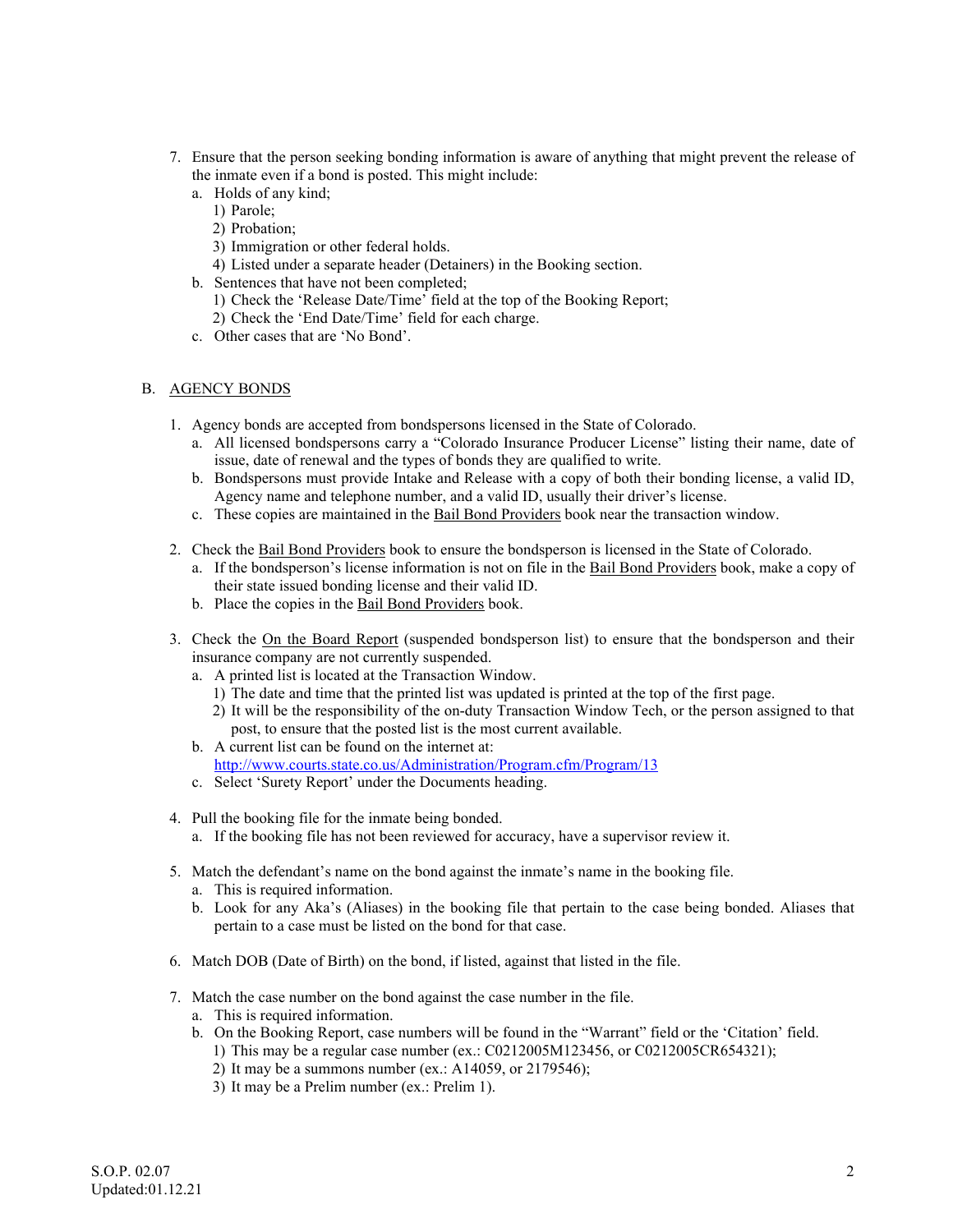- 8. Check to see that the "Bond Type" box for "Bail Bonding Agent" is marked on the bond. This is required information.
- 9. Match the dollar amount on the bond against the dollar amount required for that case in the file. This is required information.
- 10. Ensure the proper court address is listed on the bond by comparing the information against the booking file.
	- a. This is required information.
	- b. The Court Address will be found in at lease one of two places:
		- 1) The upper left corner area of the bond form;
	- 2) In the body of the bond, where it is listed as the place of appearance.
	- c. For El Paso County cases, be sure the courtroom or division is listed on the bond in the area provided. 1) This area is in the upper right corner area of the bond form.
- 11. Compare the court date and time listed on the bond to the bonding date in the "Comments or Dispo" box, or the next court date listed is under the Case Manager section- select the case you are reviewing – and select the Hearings tab. You can also review the next court date on the C&R. They must match. This is required information.
- 12. Ensure that the highest charge for each case number in the file is listed on the bond that corresponds to that case number.
	- a. This is required information.
	- b. Felonies are highest of the levels.
		- 1) The degrees of felonies are numbered F1-F6, with F1 being the highest, F6 being the lowest.
		- 2) Felonies numbered F0 (zero) are special felonies that accompany other charges. Use the highest of the other charges.
	- c. Misdemeanors are the next level down.
		- 1) The degrees of misdemeanors are numbered M1-M3, with M1 being the highest, M3 being the lowest.
		- 2) Misdemeanors numbered M0 (zero) are special offenses, often but not always traffic offenses that have been elevated to misdemeanor level.
			- i) If there are other misdemeanors, numbered M1-M3, they are higher than an M0.
			- ii) If there are no other misdemeanors and no felonies, the M0 is the highest charge.
	- d. Traffic offenses are the next level down.
		- 1) Degrees of Traffic Offenses range from T1 TB.
			- i) T1 is highest followed by T2.
		- ii) Next is TA, with TB being the lowest degree.
	- e. Petty offenses are the lowest level of charge.
		- 1) Petty offenses are rated either P1 or P2, with P1 being the highest.
	- f. Municipal charges will be found on municipal cases separate from other cases.
	- 1) Municipal charges are not rated; all are equal and any charge listed is acceptable on the bond.
	- g. Levels and Degrees for each charge are listed on the Booking Report in fields labeled the same.
- 13. Ensure that the inmate's address and phone number, if available, have been listed on the bond.
	- a. The proper place to find this information on the bond is on the signature line labeled "Party", near the bottom of the bond form.
- 14. Ensure that the Power (Power of Attorney) Number has been listed on the bond. Match this number to the Power provided by the bondsman.
	- a. The proper place to find this number is near the upper right corner of the bond form.
	- b. It may be labeled 'Bond Number'.
- 15. Ensure that the bondsperson has signed the bond. This is required.
- 16. Each agency bond must include a Power.
	- a. The exceptions to this rule are bonds that are posted by a Professional Cash Bail Agent.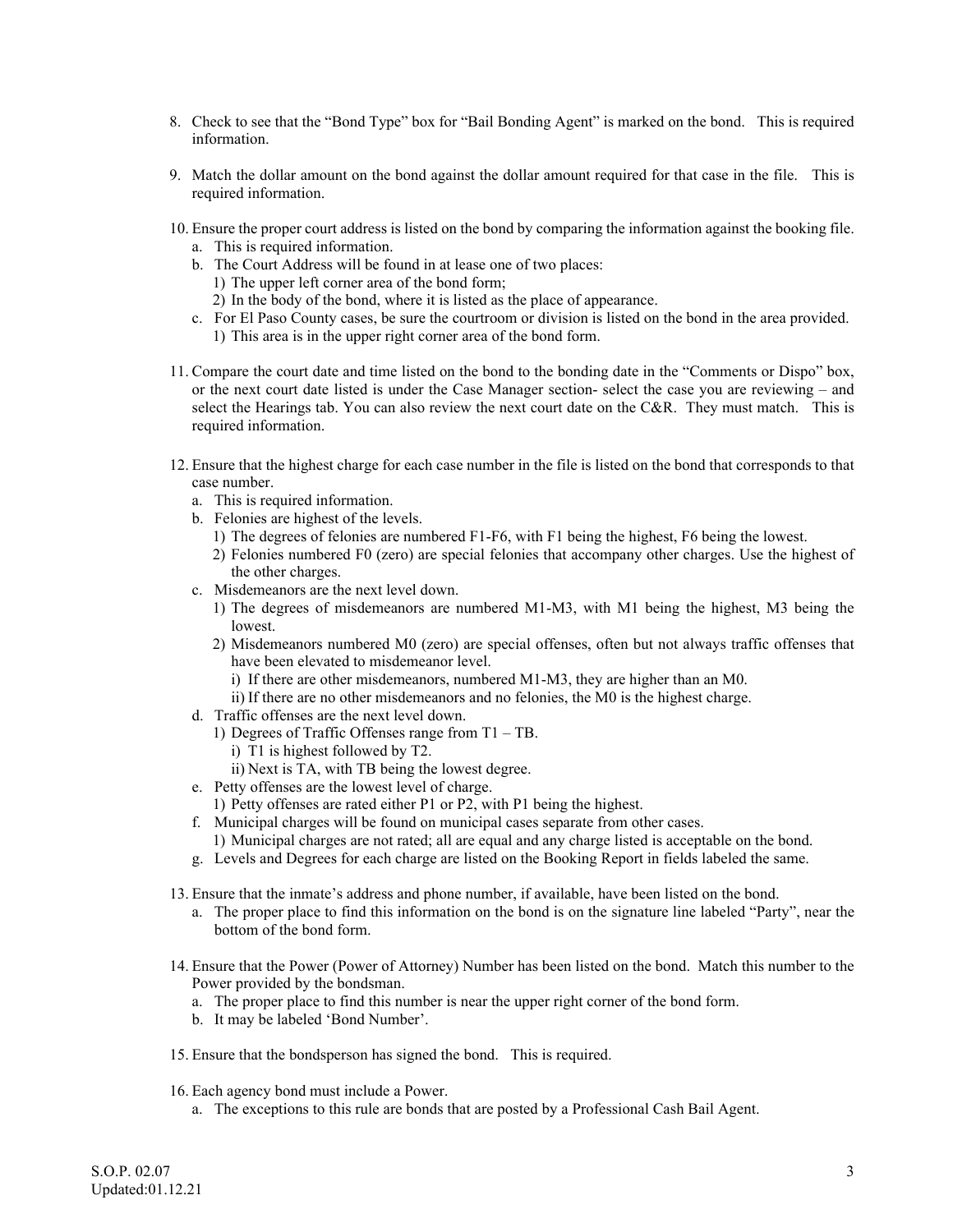- 1) If a bondsman is a Professional Cash Bail Agent, it will be noted on his Colorado Insurance Producer license.
- b. These bonds may or may not include a document similar to a Power.
- c. If a 'Power' is included, it must meet the same standards discussed below.
- d. If a 'Power' from a Professional Cash Bail Agent does not meet the standards, the bondsman may elect not to replace it.
	- 1) In this case, the bond will be sent to the court without the 'Power', since it is not required.
	- 2) 'Powers' not sent to the court will be held for the bondsman to pick up.
- 17. Check the Power.
	- a. All information on the Power must match similar information on the bond.
		- 1) The Power may include information that is not on the bond. For instance, some powers include a place for a Social Security Number.
	- b. All Powers have a maximum dollar amount listed on them for which they are valid.
		- 1) The amount of the bond cannot exceed the amount listed on the Power.
		- 2) Multiple Powers of lesser amounts cannot be combined to cover a higher bond.
	- c. Some, but not all, Powers have an expiration date.
	- 1) If the Power has an expiration date, ensure that it is still valid on the date that it is being presented. d. Each bond must have a separate Power.
		- 1) Powers with a high value cannot be used to cover multiple bonds of lesser values.
	- e. Powers are invalid if they have any errors on them.
		- 1) Powers that have any detectable changes on them are invalid and will not be accepted.
	- f. Ensure the Power has been signed by the bondsperson issuing the bond.
- 18. Sign the bond on the lower left corner:
	- a. Sign your name and your EID on the 'By' line;
	- b. Enter the date and time you received the bond under your signature.

### C. CASH BONDS

- 1. Cash bonds differ from Agency bonds:
	- a. They are secured with the full amount of cash instead of through an insurance company;
	- b. No Power is required;
	- c. The bond forms are usually filled out by Sheriff's Office personnel.
- 2. Bondsmen are allowed to post cash bonds if they so desire.
- 3. All of the same information is required on a bond form for a cash bond as is outlined for Agency Bonds with the following exceptions:
	- a. There will be no Power number;
	- b. The Bond Type will be either 'Cash/Self' or 'Cash/Surety', as determined by the depositor.
	- c. For all cash bonds, except Colorado Springs Municipal, use the regular bond form, identified by the letters JDF 370 at the bottom left. (Attachment 3)
		- 1) Colorado Springs Municipal court requires use of a bond form provided by them. It is identifiable by the words, "Municipal Court, City of Colorado Springs", at the top of the form. (Attachment 4)
		- 2) The same information is filled in on this form.
- 4. Cash/Self requirements:
	- a. The person must be able to produce the full amount of the bond and is no longer required to pay for all applicable fees.
	- b. There is no age requirement for a Cash/Self bond.
		- 1) Anyone may deposit money into an inmate's account for a Cash/Self bond.
	- c. Check the Cash/Self box;
	- d. Tell the depositor that in the case of a Cash/Self bond, all funds will be returned only to the defendant when the bond is released by the court.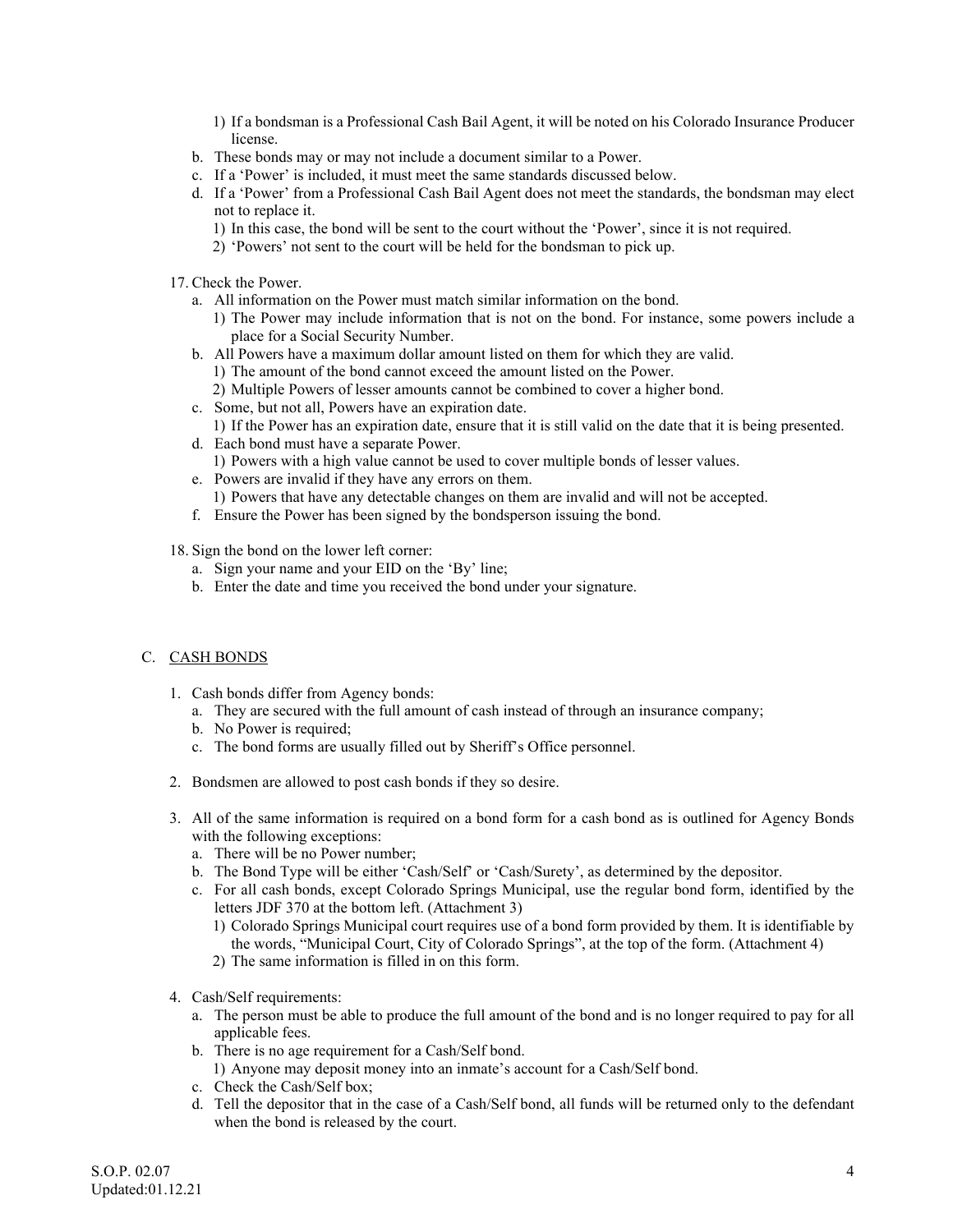- 5. Cash/Surety requirements:
	- a. The person must be able to produce the full amount of the bond. Inform them of the bond fee/s.
		- 1) If the person does not pay the bond fee/s, the inmate will not be detained for non-payment of fees alone.
	- b. The person must be at least 18 years of age in order to be able to enter into a contract if they want to be the surety;
	- c. The person must be able to produce a valid form of identification if they want to be the surety on the bond.
	- d. Check the Cash/Surety box;
	- e. Write the name of the person who wants to be the surety on the line indicating who will be the surety; 1) Located the next line down from the line titled Name of Party.
	- f. Fill out the Name/Address/Telephone information on the line near the bottom of the form titled 'Surety Other Than Bonding Agent';
	- g. On the line titled 'Surety Cash Deposit' indicate how the cash is to be handled by the court:
		- 1) Cash deposited 'may' or 'may not' be used to satisfy fines, costs, etc.
		- 2) Cash deposited 'may' or 'may not' be returned to the party being bonded.
		- 3) If these areas are not completed, the courts will determine the disposition of the funds.
	- h. Obtain the signature of the person on the line titled 'Cash Surety signature'.
	- i. Obtain a copy of the surety's valid ID, to be kept with the bond.
- 6. Cash bonds are usually paid with cash; however, any form of deposit normally accepted can be used.
- 7. To post cash bond deposits on the Inmate Accounting System.
- 8. Pull up the record for the inmate;
	- a. Go to the Resident Transactions.
	- b. You will need to post three separate transactions.
		- 1) Receivables Charge Bond Fee, Amount, Inmate's Name, Add Submit
		- 2) Receivables Charge Bond, Amount, Inmate's Name, Add, Submit
		- 3) Add Amount Type Source Information Person Depositing the Money
		- 4) The depositor gets one receipt.
		- 5) One receipt is attached to the money. Do not drop the money in the safe until the Bond Receipts have been completed.
		- 6) One receipt stays with the Booking File.
- 9. Fill out the Bond Receipt.
	- a. All cash bonds require a Cash Bond Receipt.
	- b. Use the receipt books marked, "County/District Court" (Attachment 5) for all cash bonds except Colorado Springs Municipal.
	- c. In the County/District receipt book, on the top line, write the name of the county where the defendant will go to court, then circle the appropriate word for the court, either "County" or "District".
	- d. Put a check mark in the box for "Cash Bond".
	- e. Fill in the date.
	- f. Fill in the received of line with the name of the surety or if there is no surety the name of the inmate.
	- g. Fill in and the amount on the lines provided.
		- 1) The amount should be written out on the lower line marked "Dollars" at the end.
		- 2) The amount should be written in with numbers on the upper line with the "\$" sign.
	- h. On the "Date of" line, fill in the date if issue of the warrant or summons.
	- i. On the "Criminal Action No." line, fill in the case number if there is one.
	- j. If there is no case number, fill in the summons number on the "Summons No." line.
	- k. Fill in the defendant's name and the appearance date and time on the appropriate lines.
	- l. Check the appropriate box, either County or District. If the bond is being written for a municipal court, do not check any box.
	- m. On the "Judge" line, fill in the letter or number for the court, or a judge's name if you have it.
	- n. Leave blank the lines marked "Sheriff's Costs" and "Court Costs".
	- o. Sign your name and EID on the line marked "By".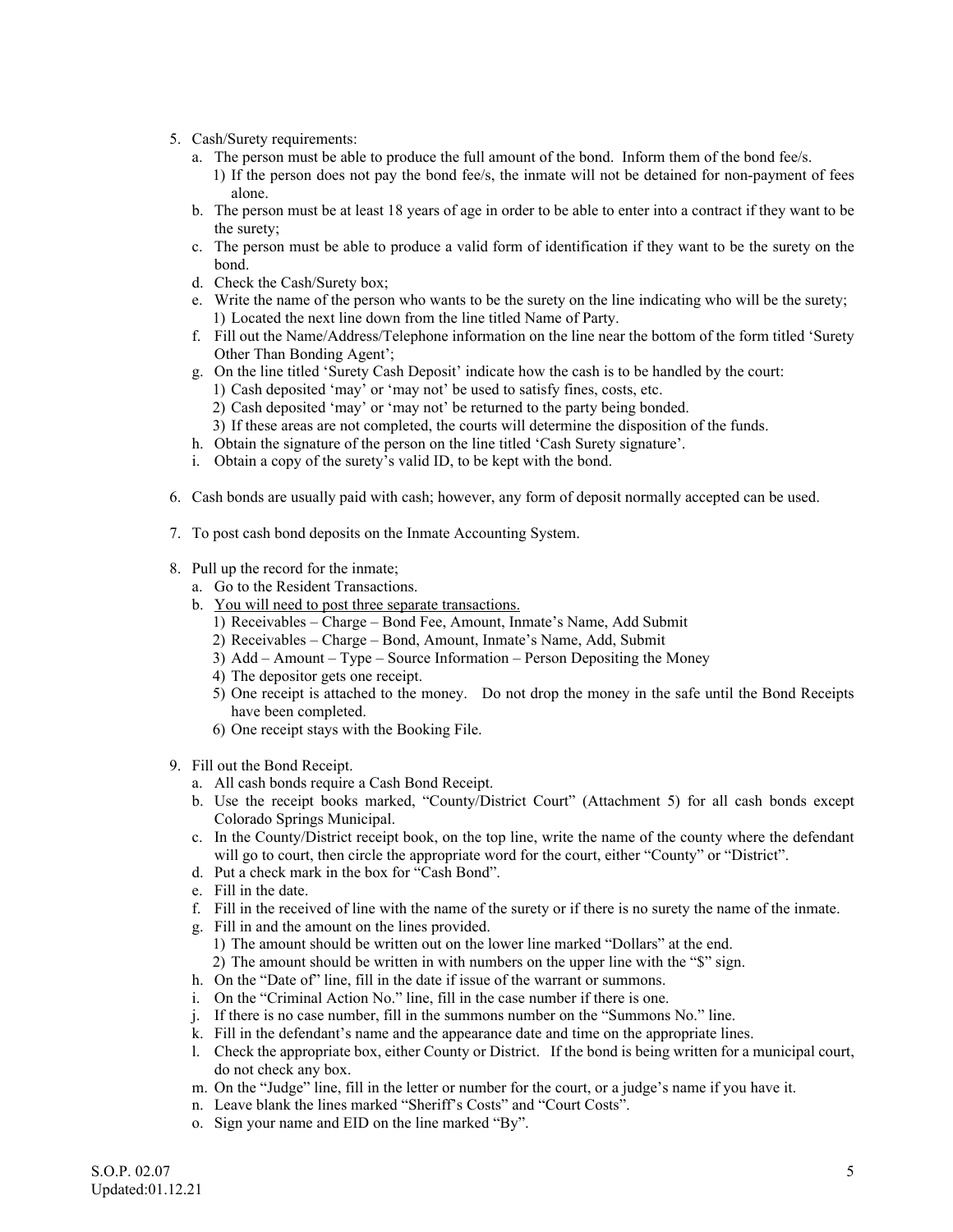- p. Colorado Springs Municipal court uses a different receipt book which is identifiable by the words, "City of Colorado Springs" on the receipts. (Attachment 6)
	- 1) On Colorado Springs receipts, fill in the payee's name if they wish to be surety or the inmate's name if the depositor is not going to be surety, on the line marked "Received of", the date and the amount on the lines provided.
		- i) The amount should be written out on the upper line marked "Dollars" at the end.
		- ii) The amount should be written in with numbers on the lower line with the "\$" sign.
	- 2) On the line marked "For" write the inmate's name, case number, the high charge, and the words "Cash Bond".
	- 3) On the line marked "By" sign your name and EID.
- 10. Distribute the receipts.
	- a. County/District receipts:
		- 1) Tear out the white, pink, yellow, and blue pages.
		- 2) Staple the white copy of the receipt to the goldenrod copy (fourth page) of the bond.
		- 3) Staple the pink, yellow, and the blue copies of the receipt to the money, then drop the money into the safe.
	- b. Colorado Springs Municipal receipts:
		- 1) Tear out the white, yellow copy and the goldenrod copy.
		- 2) Place the white copy with the money, then drop the money into the safe.
		- 3) Give the goldenrod copy to the defendant.
- 11. When all forms and receipts are complete, place them in the Booking File and take the file to be run through NCIC/CCIC and City ID.

## D. BOND FEE RECEIVABLE

- 1. A bond processing fee of ten dollars (\$10.00) will be collected on each bond, regardless of what form of bond it is. This includes agency and cash bonds. No inmate will be held in jail simply because the bond fee has not been paid. **MEETS HB21-1280** Provide DB082 to everyone posting a bond. Once filled out, the form is to be placed into the inmates file.
- 2. Bond fees are usually paid with cash; however, any form of deposit normally accepted can be used by any person who wishes to pay an inmate's bond fee.
- 3. To process a Bond Fee in the Inmate Accounting System:
	- a. Resident Transactions Receivables Charge Bond Fee Inmate's Name Add Submit
	- b. Bond fees for multiple bonds can be entered with one transaction
		- 1) Example: If there are 4 bonds being processed, the amount would be entered \$40.00 (4 bonds x  $$10.00$  per bond = \$40.00).

# E. BOND REVOCATIONS:

- 1. Bond revocations are presented by licensed bail bondsmen, or citizens who have posted a cash bond for another individual, after they have petitioned the presiding court to be removed as surety for the individual. In these circumstances the inmate will either already be in custody or the bail bondsman will be delivering the inmate into the custody of the El Paso County Sheriff's Office.
- 2. Bond revocations will be accepted only on bonds from courts within El Paso County. A bond revocation form (Attachment 8, forms may vary somewhat) and a certified Colorado State